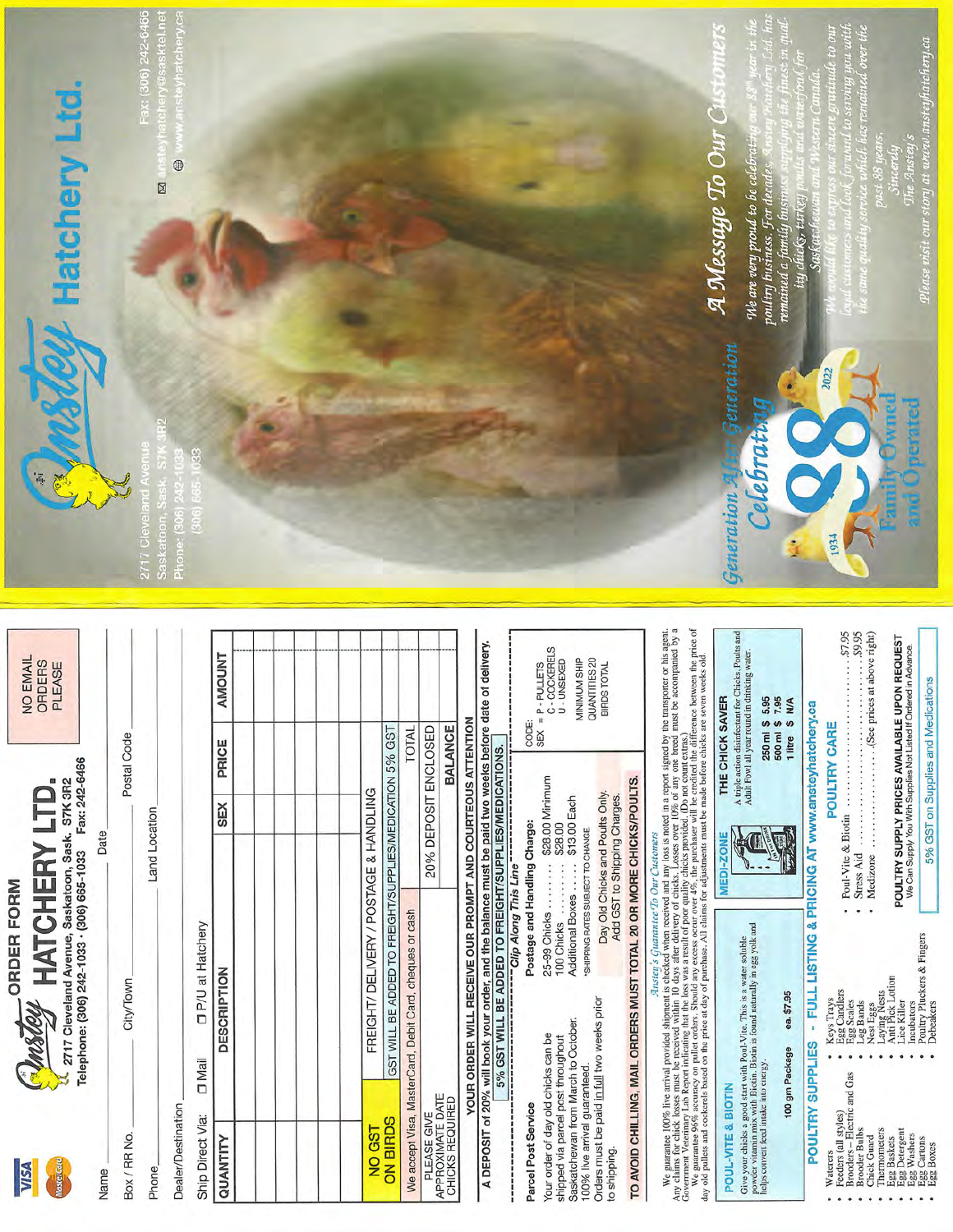|                                                                                                          | <b>Ansteria</b> Giant Cornish Cross                                                                                                                                                                                     | <b>2022 PRICES</b>                                                                                                                                                                                                                                                                                                                               |                 |                                                                                  | Generation After Generation    |               |
|----------------------------------------------------------------------------------------------------------|-------------------------------------------------------------------------------------------------------------------------------------------------------------------------------------------------------------------------|--------------------------------------------------------------------------------------------------------------------------------------------------------------------------------------------------------------------------------------------------------------------------------------------------------------------------------------------------|-----------------|----------------------------------------------------------------------------------|--------------------------------|---------------|
|                                                                                                          | GrowthFlavourThe Meat Bird of Choice                                                                                                                                                                                    | <b>CANSTRY</b> Hatchery                                                                                                                                                                                                                                                                                                                          |                 |                                                                                  | Celebrating                    |               |
|                                                                                                          | Capable of converting 1 lb of meat on less than 2 lbs of feed.<br>Rapid maturing  Roasters at 8 weeks or more.                                                                                                          | "The Home of Quality & Service"                                                                                                                                                                                                                                                                                                                  |                 | EF                                                                               |                                |               |
| Broad breasted and meaty thighs.                                                                         | Cockerels mature to 12 lbs. Pullets 8 lbs live weight.                                                                                                                                                                  | Visit us at: www.ansteyhatchery.ca<br><b>MasterCard</b><br><b>NSA</b>                                                                                                                                                                                                                                                                            |                 | PRICE PER CHICK                                                                  | Family Owned<br>and Operated   |               |
| Outstanding fryer at 6 weeks.                                                                            | Pullets can be butchered for Cornish Game Hens at 4 weeks.                                                                                                                                                              | Description of Breed<br><b>Breed</b>                                                                                                                                                                                                                                                                                                             |                 | 1-24 25-49 50-99 100+                                                            |                                |               |
|                                                                                                          | VOTE: Feeding and Management Information will be supplied with each<br>chicks<br>*We DO NOT beak trim or mareks vaccinate Cornish Cross<br>Special quantity discounts on 500 or over.<br>order of Cornish Cross Chicks. | Pure white. The bird of choice for poultry<br>people who want it all in a quiet easy to<br>manage bird. White Eggs. Light bird.<br>Pullets weigh 4 lbs.<br>MV/BT Services included<br>DEKALB<br><b>LAYERS</b><br>WHITE<br>EGG                                                                                                                    | Pullets         | Available March to October<br>Day Old Only<br>3.94<br>4.44                       | 3.79                           | 3.69          |
| Egg Layers                                                                                               | Contact us for prices. Available All Year Round.                                                                                                                                                                        | Very calm disposition. Pullets weigh 4.5lbs.<br>One of the finest Brown Egg Layers.<br>Attractive red with white feathering.<br><b>MV/BT</b> Services included<br><b>LAYERS</b><br><b>BROWN</b><br><b>EGG</b><br>ISA                                                                                                                             | Pullets         | Available March to October<br>Day Old Only<br>4.04<br>4.54                       | 3.89                           | 3.79          |
| anceYear Round<br>ed Quiet Disposition<br>ed Consumption<br>ak Performance<br>Shell Quality<br>eathering |                                                                                                                                                                                                                         | producer capable of converting one pound<br>Note: We DO NOT MV/BT Cornish Cross<br>of meat on less than two pounds of feed.<br>8 weeks or more, and fryers at 6 weeks.<br>The meat bird of choice. A heavy meat<br>management with roasters available at<br>Rapid maturing with proper feed<br><b>ANSTEY'S</b><br><b>CORNISH</b><br><b>CROSS</b> | Unsexed<br>Only | SOLD AS UNSEXED ONLY<br>Available All Year Round<br>Day Old Only<br>3.03<br>3.61 | 2.88                           | 2.76          |
| egg layers are beak trimmed and mareks vaccinated<br>oduction Cycle                                      |                                                                                                                                                                                                                         | Price per poult<br>In lots of:<br>A white turkey with superior<br>growing with high meat yield.<br>feed conversion. Rapid<br>Sold as unsexed only.<br>NICHOLAS WHITE<br><b>TURKEY POULTS</b>                                                                                                                                                     | 7.25            | $10 - 24$<br>6.65                                                                | Day Old Only<br>25-49<br>6.35  | 50-99<br>6.20 |
| Egg Layers                                                                                               | sive ProductionImpressive Looking                                                                                                                                                                                       | EMBDEN GOSLINGS 10.95 each<br>8.95 each<br>PEKIN DUCKS                                                                                                                                                                                                                                                                                           |                 | Available Mid April - Mid June                                                   |                                |               |
| the finest brown egg layers available                                                                    |                                                                                                                                                                                                                         | PRICING SUBJECT TO CHANGE WITHOUT NOTICE                                                                                                                                                                                                                                                                                                         |                 |                                                                                  |                                |               |
| alm disposition. Hardy for variable climates<br>ality                                                    | arge brown eggs with strong shells and excellent interior                                                                                                                                                               | QUANTITY DISCOUNT - 500 AND OVER - PHONE US FOR PRICES<br>PICK UP DAYS - WEDNESDAY AND FRIDAY AT HATCHERY                                                                                                                                                                                                                                        |                 |                                                                                  |                                |               |
| tive red with white feathering<br>weigh up to 4.5 lbs. live                                              |                                                                                                                                                                                                                         | PLEASE BOOK YOUR ORDER EARLY                                                                                                                                                                                                                                                                                                                     |                 |                                                                                  |                                |               |
|                                                                                                          | prown egg layers are beak trimmed and mareks vaccinated                                                                                                                                                                 | Spring Hatches March - June                                                                                                                                                                                                                                                                                                                      |                 |                                                                                  |                                |               |
| <b>hite Poults</b>                                                                                       |                                                                                                                                                                                                                         | ONLY DAY OLD CHICKS & POULTS AVAILABLE                                                                                                                                                                                                                                                                                                           |                 |                                                                                  |                                |               |
| Unexcelled<br>ts With:                                                                                   |                                                                                                                                                                                                                         | We prefer at least 4 weeks advanced notice on orders.                                                                                                                                                                                                                                                                                            |                 | <b>MINIMUM PICK-UP QUANTITIES</b><br>12 TOTAL BIRDS                              |                                |               |
| noisue                                                                                                   |                                                                                                                                                                                                                         | Please contact us if not ordered within this time frame as we<br>can often supply on a shorter notice in the spring.                                                                                                                                                                                                                             |                 |                                                                                  | MINIMUM SHIPPING<br>QUANTITIES |               |
| 6                                                                                                        |                                                                                                                                                                                                                         | PLEASE FOLLOW COVID GUIDLINES FOR PICKUP<br>MASKS MUST BE WORN - PLEASE SANITIZE                                                                                                                                                                                                                                                                 |                 | <b>Chicks &amp; Turkeys</b><br>Breed                                             |                                | Min.<br>20    |
|                                                                                                          | Nicholas White Toms can weigh 40 lbs. by 20 weeks<br>Nicholas White Hens can weigh 18 lbs. by 16 weeks                                                                                                                  | All prices are F.O.B. Hatchery and are subject to change without notice.                                                                                                                                                                                                                                                                         |                 | <b>Turkeys Only</b><br>Chicks Only                                               |                                | 20<br>15      |
| <b><i>MENTS ON ORDERS LESS THAN 10 POULTS</i></b>                                                        |                                                                                                                                                                                                                         | Terms and Conditions: A DEPOSIT of 20% will book your order, and the balance must be paid no later<br>than two weeks before date of delivery. We accept Visa, MasterCard, Debit Card, cheques or cash.                                                                                                                                           |                 |                                                                                  |                                |               |

## NO ADJUSTMENTS ON ORDERS LESS THAN 10

- **\*** Performance Record Unexcelled
	- **Superior Feed Conversion**
- **High Livability**
- **Splendid Conformation** 
	- \* High Meat Yield \* Rapid Growth

### Performance...Year Round **White Egg Layers**

**MEAT BIRDS** 

Please Book 4 Weeks Before Hatch Date

- \* High Peak Performance
	- \* Superior Shell Quality
- \* Low Feed Consumption
- **\*** Improved Quiet Disposition
	- $\star$  White Feathering
- \* Long Production Cycle

NOTE: All white egg layers are beak trimmed and mare



### **Brown Egg Layers**

# Impressive Production...Impre

- One of the finest brown egg layers avai  $\star$
- \* Lays large brown eggs with strong s
	- egg quality
- \* Very calm disposition. Hardy for variable
	- ★ Pullets weigh up to 4.5 lbs. live
		- \* Attractive red with white feathering

NOTE: All brown egg layers are beak trimmed and